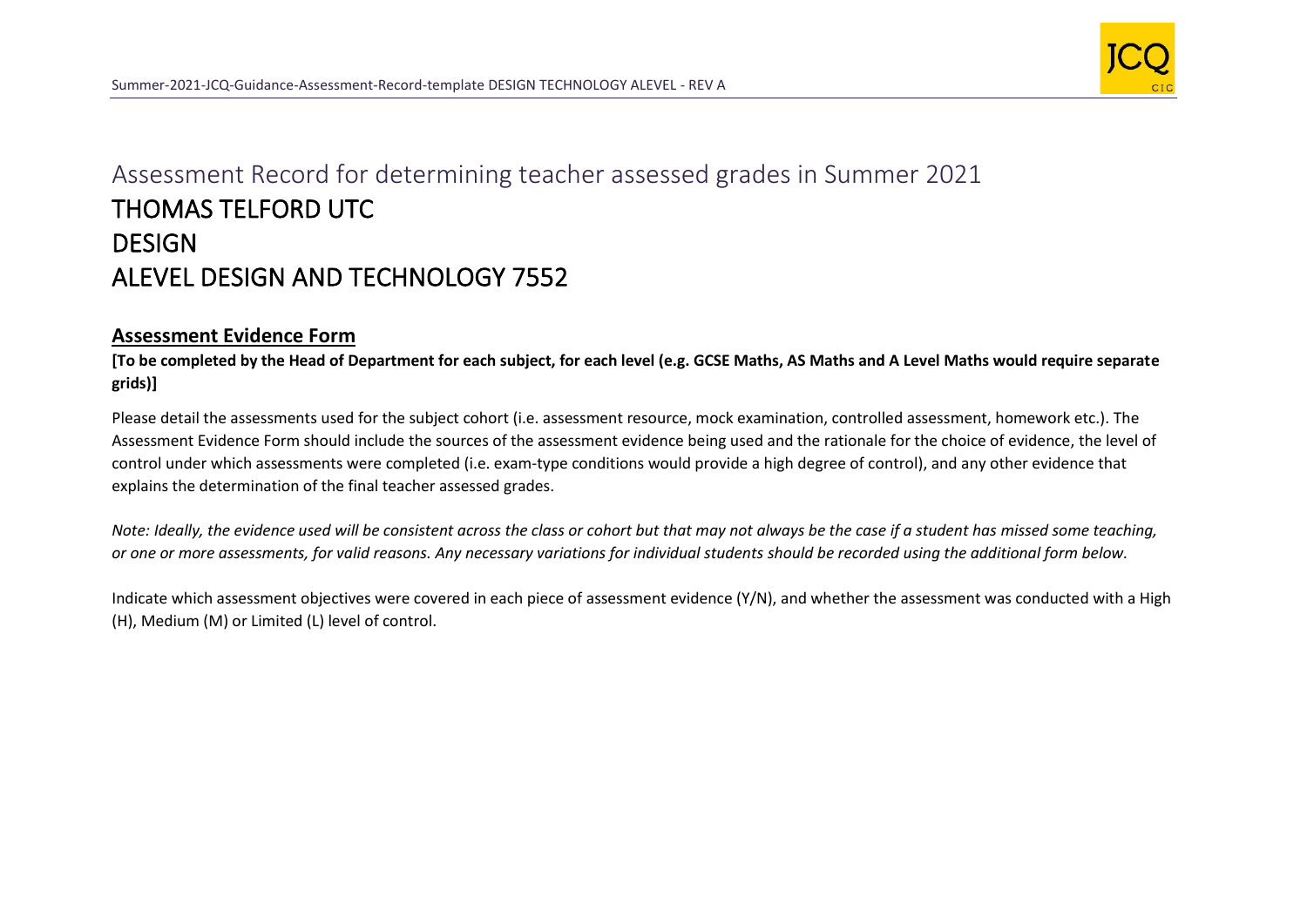

Summer-2021-JCQ-Guidance-Assessment-Record-template DESIGN TECHNOLOGY ALEVEL - REV A

|                                                                                                                                                                                     | Type of<br>Assessment | Unit PAPER 1<br><b>TECHNICAL</b><br><b>PRINCIPLES</b> |            | Unit PAPER 2<br><b>DESIGNING</b><br><b>AND MAKING</b><br><b>PRINCIPLES</b> |            | Unit NON-<br><b>EXAMINED</b><br><b>ASSESSMENT (NEA)</b> |            |     | Level of<br>Control<br>H, M, L |
|-------------------------------------------------------------------------------------------------------------------------------------------------------------------------------------|-----------------------|-------------------------------------------------------|------------|----------------------------------------------------------------------------|------------|---------------------------------------------------------|------------|-----|--------------------------------|
|                                                                                                                                                                                     |                       | AO3                                                   | <b>AO4</b> | A03                                                                        | <b>AO4</b> | <b>AO1</b>                                              | <b>AO2</b> | AO3 |                                |
| Assessment 1:<br>Non-exam assessment (NEA)<br><b>WITH TEACHER COMMENTARY</b><br>IN CLASS AND REMOTE WORKING                                                                         | NEA Portfolio         |                                                       |            |                                                                            |            | Y                                                       | Y          | Y   | M                              |
| Assessment 2:<br>YEAR 12 BASELINE EXAM PAPER<br><b>AS PAPER (AQA)</b><br>SEPTEMBER 2020<br>MIXED TECHNICAL PRINCIPLES AND DESIGN AND MAKING<br><b>PRINCIPLES</b>                    | <b>Baseline</b> test  | Y                                                     | Y          | Y                                                                          | Y          |                                                         |            |     | н                              |
| Assessment 3:<br><b>MOCK EXAM</b><br><b>TECHNICAL PRINCIPLES</b><br><b>DECEMBER 2021</b>                                                                                            | Mock<br>examination   | Y                                                     | Y          |                                                                            |            |                                                         |            |     | H                              |
| Assessment 4:<br><b>MOCK EXAM</b><br><b>DESIGNING AND MAKING PRINCIPLES</b><br>DECEMBER 2021                                                                                        | Mock<br>examination   |                                                       |            | Y                                                                          | Y          |                                                         |            |     | H                              |
| Assessment 5:<br><b>THEORY TEST</b><br>TECHNICALPRINCIPLES MATERIALS KNOWLEDGE TEST TO COVER<br>PERFORMANCE CHARACTERISTICS AND WORKING WITH MATERIALS<br><b>UNITS 1-9 PGONLINE</b> | Theory Test Paper     | Y                                                     | Y          |                                                                            |            |                                                         |            |     | H                              |
| Assessment 6:<br><b>MOCK EXAMINATION</b><br><b>APRIL 2021</b><br><b>TECHNICAL PRINCIPLES</b><br>BASED ON AQA 2021 ASSESSMENT MATERIALS/PAST EXAM PAPERS                             | Mock<br>Examination   | Y                                                     | Y          |                                                                            |            |                                                         |            |     | н                              |
| Assessment 7:<br><b>MOCK EXAMINATION</b>                                                                                                                                            | Mock<br>Examination   |                                                       |            | Y                                                                          | Y          |                                                         |            |     |                                |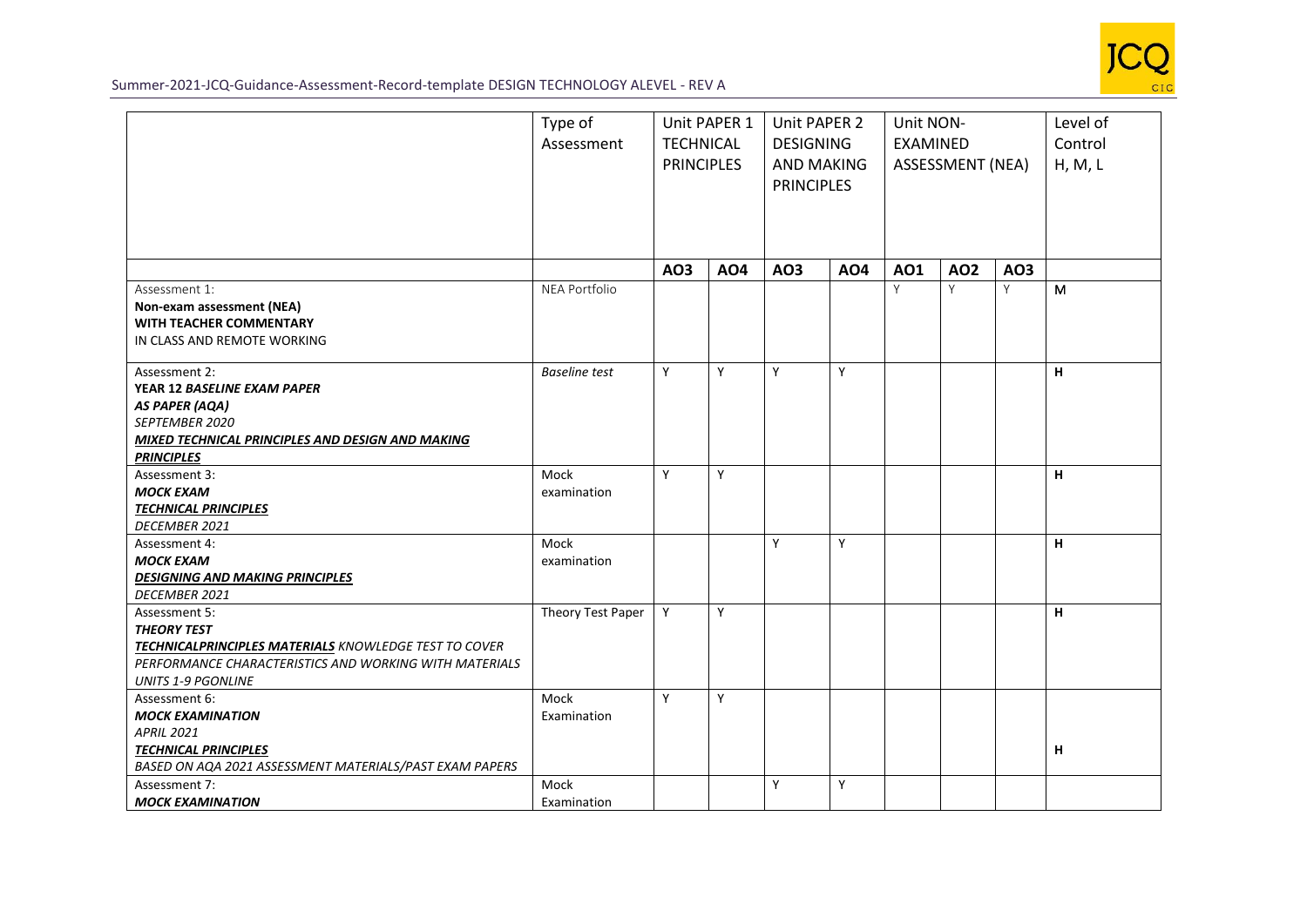

## Summer-2021-JCQ-Guidance-Assessment-Record-template DESIGN TECHNOLOGY ALEVEL - REV A

| MAY 2021                                                |                      |   |   |  |  | н  |
|---------------------------------------------------------|----------------------|---|---|--|--|----|
| <b>DESIGNING PRINCIPLES</b>                             |                      |   |   |  |  |    |
| BASED ON 2021 AQA ASSESSMENT MATERIALS/PAST EXAM PAPERS |                      |   |   |  |  |    |
| Assessment 8:                                           | <b>END OF UNIT</b>   | Y | Y |  |  | H. |
| <b>THEORY UNIT 1</b>                                    | <b>TEST</b>          |   |   |  |  |    |
| <b>MARKSHEET</b>                                        |                      |   |   |  |  |    |
| <b>IN CLASS</b>                                         |                      |   |   |  |  |    |
| YEAR 12 & year 13                                       |                      |   |   |  |  |    |
| <b>PGONLINE UNIT 1</b>                                  |                      |   |   |  |  |    |
| Performance characteristics of paper and boards         |                      |   |   |  |  |    |
| Assessment 9:                                           | <b>WORKSHEET AND</b> | Y | Y |  |  | Г  |
| <b>THEORY UNIT 2</b>                                    | <b>HOMEWORK</b>      |   |   |  |  |    |
| <b>MARKSHEET</b>                                        | <b>SHEETS</b>        |   |   |  |  |    |
| <b>IN CLASS</b>                                         |                      |   |   |  |  |    |
| YEAR 13                                                 |                      |   |   |  |  |    |
| <b>PGONLINE UNIT 2</b>                                  |                      |   |   |  |  |    |
| Performance characteristics of polymers                 |                      |   |   |  |  |    |
| Assessment 10:                                          | <b>END OF UNIT</b>   | Y | Y |  |  | н  |
| <b>THEORY UNIT 3</b>                                    | <b>TEST</b>          |   |   |  |  |    |
| <b>MARKSHEET</b>                                        |                      |   |   |  |  |    |
| <b>IN CLASS</b>                                         |                      |   |   |  |  |    |
| YEAR 12                                                 |                      |   |   |  |  |    |
| <b>PGONLINE UNIT 3</b>                                  |                      |   |   |  |  |    |
| Performance characteristics of woods                    |                      |   |   |  |  |    |
| Assessment 11:                                          | <b>END OF UNIT</b>   | Y | Y |  |  | н  |
| <b>THEORY UNIT 4</b>                                    | <b>TEST</b>          |   |   |  |  |    |
| <b>MARKSHEET</b>                                        |                      |   |   |  |  |    |
| <b>IN CLASS</b>                                         |                      |   |   |  |  |    |
| YEAR 12                                                 |                      |   |   |  |  |    |
| <b>PGONLINE UNIT 4</b>                                  |                      |   |   |  |  |    |
| Performance characteristics of metals                   |                      |   |   |  |  |    |
| Assessment 12:                                          | <b>END OF UNIT</b>   | Y | Y |  |  | H. |
| <b>THEORY UNIT 5</b>                                    | <b>TEST</b>          |   |   |  |  |    |
| <b>MARKSHEET</b>                                        |                      |   |   |  |  |    |
| <b>IN CLASS</b>                                         |                      |   |   |  |  |    |
| YEAR 12                                                 |                      |   |   |  |  |    |
| <b>PGONLINE UNIT 5</b>                                  |                      |   |   |  |  |    |
| Composite, smart and modern materials                   |                      |   |   |  |  |    |
| Assessment 13:                                          | <b>END OF UNIT</b>   | Y | Υ |  |  | н  |
| <b>THEORY UNIT 6</b>                                    | <b>TEST</b>          |   |   |  |  |    |